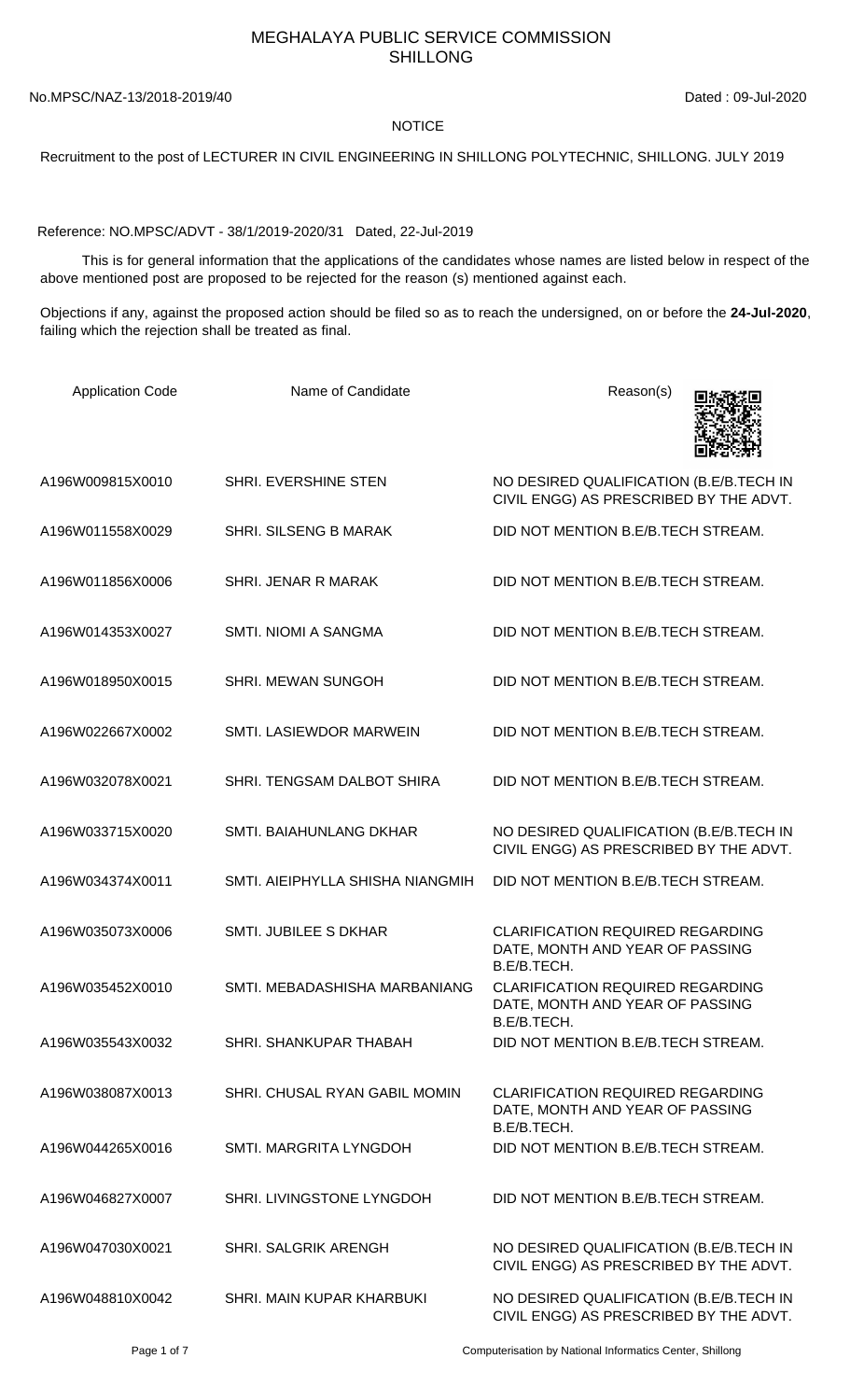

| A196W048834X0010 | SHRI. NEKEL PYNBIANGLANG<br><b>LYNGDOH MAWPHLANG</b> | DID NOT MENTION B.E/B.TECH STREAM.                                                        |
|------------------|------------------------------------------------------|-------------------------------------------------------------------------------------------|
| A196W049370X0012 | SHRI. JOYSTARDING LYNGDOH                            | DID NOT MENTION B.E/B.TECH STREAM.                                                        |
| A196W050141X0011 | SHRI. EVERSHAINING LYNGDOH                           | DID NOT MENTION B.E/B.TECH STREAM.                                                        |
| A196W058859X0054 | <b>SHRI. DAMEHI RUMUT</b>                            | DID NOT MENTION B.E/B.TECH STREAM.                                                        |
| A196W058955X0016 | <b>SMTI. LAMSUK NONGTDU</b>                          | DID NOT MENTION B.E/B.TECH STREAM.                                                        |
| A196W063387X0019 | SMTI, RIBASHISHA NONGBRI                             | DID NOT MENTION B.E/B.TECH STREAM.                                                        |
| A196W064563X0013 | SHRI. TERENCE NENGMINZA<br><b>SANGMA</b>             | DID NOT MENTION B.E/B.TECH STREAM.                                                        |
| A196W064788X0006 | SHRI. BADONDOR LYNGDOH<br><b>MAWPHLANG</b>           | <b>CLARIFICATION REQUIRED REGARDING</b><br>DATE, MONTH AND YEAR OF PASSING<br>B.E/B.TECH. |
| A196W066049X0011 | SMTI. PYNSHAI NADON                                  | DID NOT MENTION B.E/B.TECH STREAM.                                                        |
| A196W066436X0009 | SHRI. WINKY WITOR CH SANGMA                          | <b>CLARIFICATION REQUIRED REGARDING</b><br>DATE, MONTH AND YEAR OF PASSING<br>B.E/B.TECH. |
| A196W066584X0016 | SMTI. JOPLINSHISHA SNAITANG                          | DID NOT MENTION B.E/B.TECH STREAM.                                                        |
| A196W066826X0006 | SHRI. WALLAMBOK SAWIAN                               | <b>CLARIFICATION REQUIRED REGARDING</b><br>DATE, MONTH AND YEAR OF PASSING<br>B.E/B.TECH. |
| A196W068675X0004 | SHRI. DONDOR JONES DKHAR                             | <b>CLARIFICATION REQUIRED REGARDING</b><br>DATE, MONTH AND YEAR OF PASSING                |
| A196W069943X0028 | <b>SMTI. BONTI N MARAK</b>                           | B.E/B.TECH.<br>DID NOT MENTION B.E/B.TECH STREAM.                                         |
| A196W070624X0008 | SHRI. BIANGLA NONGPLUH                               | DID NOT MENTION B.E/B.TECH STREAM.                                                        |
| A196W072118X0047 | <b>SHRI. RAM SUCHIANG</b>                            | DID NOT MENTION B.E/B.TECH STREAM.                                                        |
| A196W075226X0006 | SHRI. NEIL PATRICK DIENGDOH                          | DID NOT MENTION B.E/B.TECH STREAM.                                                        |
| A196W075675X0013 | SHRI. WELLBIRTHSTONE<br><b>KHARMAWLONG</b>           | DID NOT MENTION B.E/B.TECH STREAM.                                                        |
| A196W075704X0006 | SHRI. GOLDCHANCESTAR<br><b>NONGRANG</b>              | DID NOT MENTION B.E/B.TECH STREAM.                                                        |
| A196W077268X0024 | SMTI. IBADALUMLANG CHYNE                             | DID NOT MENTION B.E/B.TECH STREAM.                                                        |
| A196W078080X0011 | SHRI. MIKE DONBOR MARNGAR                            | NO DESIRED QUALIFICATION (B.E/B.TECH IN<br>CIVIL ENGG) AS PRESCRIBED BY THE ADVT.         |
| A196W079815X0014 | SMTI. ANNIEVAREEN LYNGKHOI                           | NO DESIRED QUALIFICATION (B.E/B.TECH IN<br>CIVIL ENGG) AS PRESCRIBED BY THE ADVT.         |
| A196W080579X0018 | SHRI. SHININGSTAR KHONGIONG                          | DID NOT MENTION B.E/B.TECH STREAM.                                                        |
| A196W080949X0060 | SHRI, KHATIM AYECO CHIARA<br>RAKSAM MARAK            | DID NOT MENTION B.E/B.TECH STREAM.                                                        |

Page 2 of 7 Computerisation by National Informatics Center, Shillong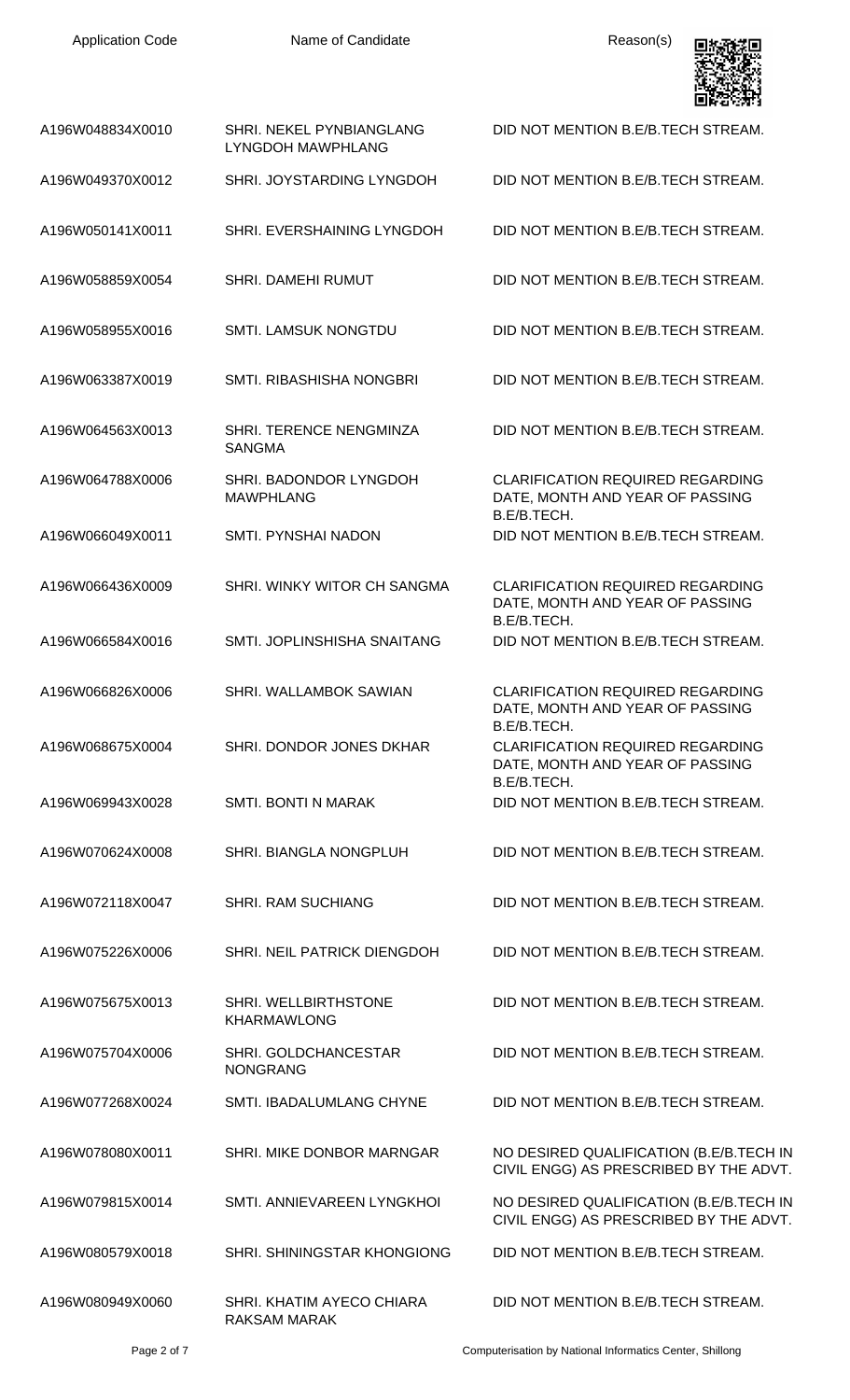| <b>Application Code</b> | Name of Candidate            | Reason(s)                                                                                 |
|-------------------------|------------------------------|-------------------------------------------------------------------------------------------|
| A196W082056X0012        | <b>SHRI. SENGWIL S MARAK</b> | <b>CLARIFICATION REQUIRED REGARDING</b><br>DATE, MONTH AND YEAR OF PASSING<br>B.E/B.TECH. |
| A196W082582X0031        | SHRI. CHEAN SALSAN K MARAK   | <b>CLARIFICATION REQUIRED REGARDING</b><br>DATE, MONTH AND YEAR OF PASSING<br>B.E/B.TECH. |
| A196W082946X0010        | SMTI. AARTI KHYRIEMMUJAT     | DID NOT MENTION B.E/B.TECH STREAM.                                                        |
| A196W083514X0008        | <b>SHRI. PHINICK MARBOH</b>  | DID NOT MENTION B.E/B.TECH STREAM.                                                        |
| A196W083929X0005        | SHRI. GEORGE KENNEDY BUHROY  | DID NOT MENTION B.E/B.TECH STREAM.                                                        |
| A196W085691X0004        | SHRI. SAUNIMANTRE POHLENG    | DID NOT MENTION B.E/B.TECH STREAM.                                                        |
| A196W086147X0012        | SHRI. KITPORMI SUTNGA        | DID NOT MENTION B.E/B.TECH STREAM.                                                        |
| A196W091108X0051        | SHRI. SONY DAWHOI RABON      | <b>CLARIFICATION REQUIRED REGARDING</b><br>DATE, MONTH AND YEAR OF PASSING<br>B.E/B.TECH. |
| A196W301369X0006        | SHRI. BANIENGSKHEM D NONGRUM | <b>CLARIFICATION REQUIRED REGARDING</b><br>DATE, MONTH AND YEAR OF PASSING<br>B.E/B.TECH. |
| A196W301770X0021        | SMTI. EURIKA RYMBAI          | <b>CLARIFICATION REQUIRED REGARDING</b><br>DATE, MONTH AND YEAR OF PASSING<br>B.E/B.TECH. |
| A196W301812X0003        | SMTI, WANRITHIANG KHARJANA   | <b>CLARIFICATION REQUIRED REGARDING</b><br>DATE, MONTH AND YEAR OF PASSING<br>B.E/B.TECH. |
| A196W301817X0007        | SMTI. TRIPLE GRACE MAWLEIN   | <b>CLARIFICATION REQUIRED REGARDING</b><br>DATE, MONTH AND YEAR OF PASSING<br>B.E/B.TECH. |
| A196W301837X0024        | <b>SHRI. ARMINIAS SURONG</b> | <b>CLARIFICATION REQUIRED REGARDING</b><br>DATE, MONTH AND YEAR OF PASSING<br>B.E/B.TECH. |
| A196W301872X0007        | SMTI, DUNAKIWAN I LAPASAM    | <b>CLARIFICATION REQUIRED REGARDING</b><br>DATE, MONTH AND YEAR OF PASSING<br>B.E/B.TECH. |
| A196W301972X0005        | <b>SMTI. DAYANKI MANNER</b>  | <b>CLARIFICATION REQUIRED REGARDING</b><br>DATE, MONTH AND YEAR OF PASSING<br>B.E/B.TECH. |
| A196W302037X0012        | SHRI. KYNMAWLANG KHONGLAH    | <b>CLARIFICATION REQUIRED REGARDING</b><br>DATE, MONTH AND YEAR OF PASSING<br>B.E/B.TECH. |
| A196W302088X0004        | SHRI. DEIMONMITRE DKHAR      | <b>CLARIFICATION REQUIRED REGARDING</b><br>DATE, MONTH AND YEAR OF PASSING<br>B.E/B.TECH. |
| A196W302090X0004        | SHRI. BRAINYGO K MARAK       | <b>CLARIFICATION REQUIRED REGARDING</b><br>DATE, MONTH AND YEAR OF PASSING<br>B.E/B.TECH. |
| A196W302201X0003        | SHRI. MEBALAMKI LANGSTANG    | NO DESIRED QUALIFICATION (B.E/B.TECH IN<br>CIVIL ENGG) AS PRESCRIBED BY THE ADVT.         |
| A196W302205X0009        | SHRI. BENJOHNSON LYNGDOH     | <b>CLARIFICATION REQUIRED REGARDING</b><br>DATE, MONTH AND YEAR OF PASSING<br>B.E/B.TECH. |
| A196W302370X0002        | SHRI. DAPMAIN NONGTDU        | <b>CLARIFICATION REQUIRED REGARDING</b><br>DATE, MONTH AND YEAR OF PASSING<br>B.E/B.TECH. |
| A196W302546X0010        | SMTI. FIRSTJUNE MARY RYMBAI  | <b>CLARIFICATION REQUIRED REGARDING</b><br>DATE, MONTH AND YEAR OF PASSING<br>B.E/B.TECH. |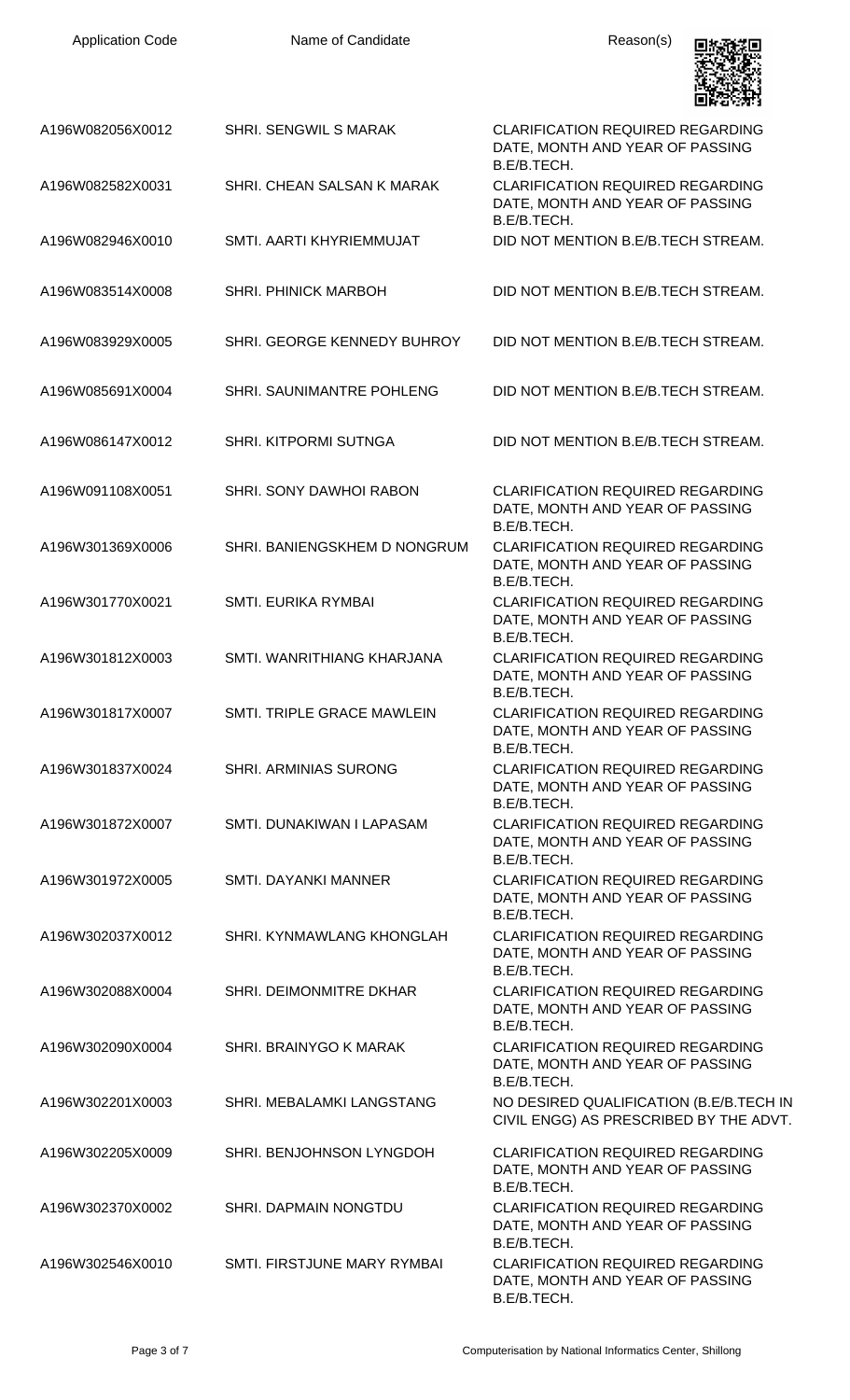| <b>Application Code</b> | Name of Candidate                           | Reason(s)                                                                                 |
|-------------------------|---------------------------------------------|-------------------------------------------------------------------------------------------|
| A196W303074X0003        | <b>SMTI. LAMBHA S PASI</b>                  | <b>CLARIFICATION REQUIRED REGARDING</b><br>DATE, MONTH AND YEAR OF PASSING<br>B.E/B.TECH. |
| A196W303087X0005        | <b>SHRI. RICHMOND NONGRUM</b>               | NO DESIRED QUALIFICATION (B.E/B.TECH IN<br>CIVIL ENGG) AS PRESCRIBED BY THE ADVT.         |
| A196W303143X0001        | <b>SHRI. MARKUS JAHRIN</b>                  | DID NOT MENTION B.E/B.TECH STREAM.                                                        |
| A196W303979X0008        | SHRI. WANSAMSHNGAIN SUMER                   | <b>CLARIFICATION REQUIRED REGARDING</b><br>DATE, MONTH AND YEAR OF PASSING<br>B.E/B.TECH. |
| A196W303985X0002        | SMTI. MEBAKORDOR LYNGDOH                    | <b>CLARIFICATION REQUIRED REGARDING</b><br>DATE, MONTH AND YEAR OF PASSING<br>B.E/B.TECH. |
| A196W304035X0003        | SHRI. MELAMPYNSHAI NONGRUM                  | <b>CLARIFICATION REQUIRED REGARDING</b><br>DATE, MONTH AND YEAR OF PASSING<br>B.E/B.TECH. |
| A196W304359X0004        | SHRI. TEJASKRIYA PRADHAN                    | <b>CLARIFICATION REQUIRED REGARDING</b><br>DATE, MONTH AND YEAR OF PASSING<br>B.E/B.TECH. |
| A196W304593X0003        | SMTI. IARISHA KHARMIH                       | DID NOT MENTION B.E/B.TECH STREAM.                                                        |
| A196W305656X0008        | SMTI. MACKLORA A SANGMA                     | DID NOT MENTION B.E/B.TECH STREAM.                                                        |
| A196W305691X0006        | SHRI. DONKUPAR FRANCIS<br><b>MARBANIANG</b> | <b>CLARIFICATION REQUIRED REGARDING</b><br>DATE, MONTH AND YEAR OF PASSING<br>B.E/B.TECH. |
| A196W305832X0012        | <b>SMTI. SALNIACHI CH MOMIN</b>             | <b>CLARIFICATION REQUIRED REGARDING</b><br>DATE, MONTH AND YEAR OF PASSING<br>B.E/B.TECH. |
| A196W305849X0007        | SHRI. SHILLING LANGSTANG                    | <b>CLARIFICATION REQUIRED REGARDING</b><br>DATE, MONTH AND YEAR OF PASSING<br>B.E/B.TECH. |
| A196W306066X0006        | SMTI. DARIMEKA WARJRI                       | <b>CLARIFICATION REQUIRED REGARDING</b><br>DATE, MONTH AND YEAR OF PASSING<br>B.E/B.TECH. |
| A196W306174X0008        | SHRI. ARGHYA DATTA                          | <b>OVERAGED</b>                                                                           |
| A196W306459X0001        | <b>SHRI. RUCHIN TEJAWAT</b>                 | DID NOT MENTION B.E/B.TECH STREAM.                                                        |
| A196W306512X0006        | SHRI. DONBOKLANG NONGRUM                    | <b>CLARIFICATION REQUIRED REGARDING</b><br>DATE, MONTH AND YEAR OF PASSING<br>B.E/B.TECH. |
| A196W306695X0006        | SMTI. ANDREA LECHAIM MARWEIN                | <b>CLARIFICATION REQUIRED REGARDING</b><br>DATE, MONTH AND YEAR OF PASSING<br>B.E/B.TECH. |
| A196W306696X0012        | SHRI. NEHEMIAH DKHAR                        | <b>CLARIFICATION REQUIRED REGARDING</b><br>DATE, MONTH AND YEAR OF PASSING<br>B.E/B.TECH. |
| A196W306713X0013        | SHRI. KYRSHANBORLANG JYRWA                  | <b>CLARIFICATION REQUIRED REGARDING</b><br>DATE, MONTH AND YEAR OF PASSING<br>B.E/B.TECH. |
| A196W306873X0033        | SHRI. TANGRAK A SANGMA                      | <b>CLARIFICATION REQUIRED REGARDING</b><br>DATE, MONTH AND YEAR OF PASSING<br>B.E/B.TECH. |
| A196W306964X0007        | SMTI. LAPLIESHA MARY MAWRIE                 | <b>CLARIFICATION REQUIRED REGARDING</b><br>DATE, MONTH AND YEAR OF PASSING<br>B.E/B.TECH. |
| A196W307581X0005        | SHRI. KHRAWBOKLANG<br><b>KHARSYIEMIONG</b>  | <b>CLARIFICATION REQUIRED REGARDING</b><br>DATE, MONTH AND YEAR OF PASSING<br>B.E/B.TECH. |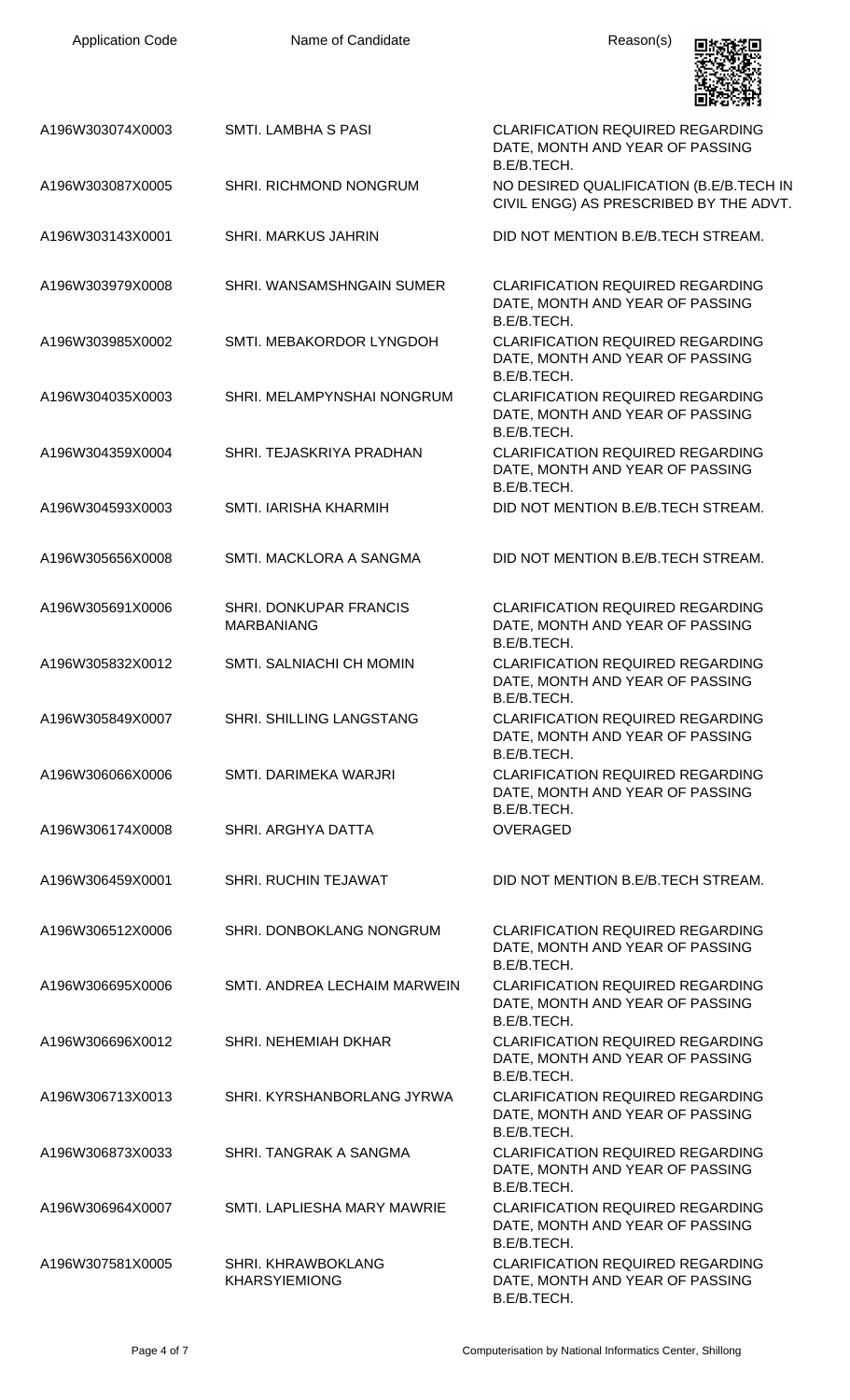| <b>Application Code</b>              | Name of Candidate                                    | Reason(s)                                                                                                                            |
|--------------------------------------|------------------------------------------------------|--------------------------------------------------------------------------------------------------------------------------------------|
| A196W308207X0005                     | <b>SMTI. SICILY KHARBUKI</b>                         | <b>CLARIFICATION REQUIRED REGARDING</b><br>DATE, MONTH AND YEAR OF PASSING<br>B.E/B.TECH.                                            |
| A196W309213X0007                     | SHRI. BANRAPLANG DOPRI                               | <b>CLARIFICATION REQUIRED REGARDING</b><br>DATE, MONTH AND YEAR OF PASSING<br>B.E/B.TECH.                                            |
| A196W309220X0012                     | SHRI. EMLANGME PAJUH                                 | <b>CLARIFICATION REQUIRED REGARDING</b><br>DATE, MONTH AND YEAR OF PASSING<br>B.E/B.TECH.                                            |
| A196W309239X0005                     | SHRI. DAKERLANG DOPRI                                | <b>CLARIFICATION REQUIRED REGARDING</b><br>DATE, MONTH AND YEAR OF PASSING<br>B.E/B.TECH.                                            |
| A196W309446X0003                     | SHRI. KENNY GEORGE MASSAR                            | <b>CLARIFICATION REQUIRED REGARDING</b><br>DATE, MONTH AND YEAR OF PASSING<br>B.E/B.TECH.                                            |
| A196W309627X0006                     | <b>SMTI. NINIROI LADONG</b>                          | <b>CLARIFICATION REQUIRED REGARDING</b><br>DATE, MONTH AND YEAR OF PASSING<br>B.E/B.TECH.                                            |
| A196W309982X0003                     | SHRI. KENNY BENSON KUPAR<br><b>RYNJAH</b>            | <b>CLARIFICATION REQUIRED REGARDING</b><br>DATE, MONTH AND YEAR OF PASSING<br>B.E/B.TECH.                                            |
| A196W310575X0007                     | SMTI. EDDA SWEETY D ARENGH                           | <b>CLARIFICATION REQUIRED REGARDING</b><br>DATE, MONTH AND YEAR OF PASSING<br>B.E/B.TECH.                                            |
| A196W311491X0003                     | SMTI. SHALOMIE N MARAK                               | <b>CLARIFICATION REQUIRED REGARDING</b><br>DATE, MONTH AND YEAR OF PASSING<br>B.E/B.TECH.                                            |
| A196W311606X0005                     | SHRI. WIBER DEVIES KHARUMNUID                        | <b>CLARIFICATION REQUIRED REGARDING</b><br>DATE, MONTH AND YEAR OF PASSING<br>B.E/B.TECH.                                            |
| A196W311807X0004                     | <b>SHRI. JASIEL MASSAR</b>                           | <b>CLARIFICATION REQUIRED REGARDING</b><br>DATE, MONTH AND YEAR OF PASSING<br>B.E/B.TECH.                                            |
| A196W312349X0005                     | SMTI. LABONI S SANGMA                                | <b>CLARIFICATION REQUIRED REGARDING</b><br>DATE, MONTH AND YEAR OF PASSING<br>B.E/B.TECH.                                            |
| A196W312436X0002                     | <b>SHRI. DASUKLANG RYMBAI</b>                        | <b>CLARIFICATION REQUIRED REGARDING</b><br>DATE, MONTH AND YEAR OF PASSING<br>B.E/B.TECH.                                            |
| A196W312460X0006                     | SHRI. MACDONALD BASAN                                | <b>CLARIFICATION REQUIRED REGARDING</b><br>DATE, MONTH AND YEAR OF PASSING<br>B.E/B.TECH.                                            |
| A196W313316X0003                     | SHRI. FREDDY KHIM POHSNEM                            | <b>CLARIFICATION REQUIRED REGARDING</b><br>DATE, MONTH AND YEAR OF PASSING<br>B.E/B.TECH.                                            |
| A196W313753X0004<br>A196W313885X0002 | <b>SHRI. LAKHON PASWET</b><br>SHRI. BAKHAMKOR MASSAR | <b>CLARIFICATION REQUIRED REGARDING</b><br>DATE, MONTH AND YEAR OF PASSING<br>B.E/B.TECH.<br><b>CLARIFICATION REQUIRED REGARDING</b> |
| A196W314159X0003                     | SMTI. IBADONDORSHISHA LAITSTEP                       | DATE, MONTH AND YEAR OF PASSING<br>B.E/B.TECH.<br><b>CLARIFICATION REQUIRED REGARDING</b>                                            |
| A196W314220X0003                     | SMTI. PHIBANISHA LYNGDOH                             | DATE, MONTH AND YEAR OF PASSING<br>B.E/B.TECH.<br><b>CLARIFICATION REQUIRED REGARDING</b>                                            |
| A196W314669X0002                     | SHRI. VINIT KALAWAT                                  | DATE, MONTH AND YEAR OF PASSING<br>B.E/B.TECH.<br><b>CLARIFICATION REQUIRED REGARDING</b>                                            |
| A196W314993X0009                     | <b>SMTI. DEIMONHI DKHAR</b>                          | DATE, MONTH AND YEAR OF PASSING<br>B.E/B.TECH.<br><b>CLARIFICATION REQUIRED REGARDING</b>                                            |
| A196W315008X0005                     | SHRI. PYNBIANGBHA MAWLONG                            | DATE, MONTH AND YEAR OF PASSING<br>B.E/B.TECH.<br><b>CLARIFICATION REQUIRED REGARDING</b>                                            |
|                                      |                                                      | DATE, MONTH AND YEAR OF PASSING<br>B.E/B.TECH.                                                                                       |

Page 5 of 7 Computerisation by National Informatics Center, Shillong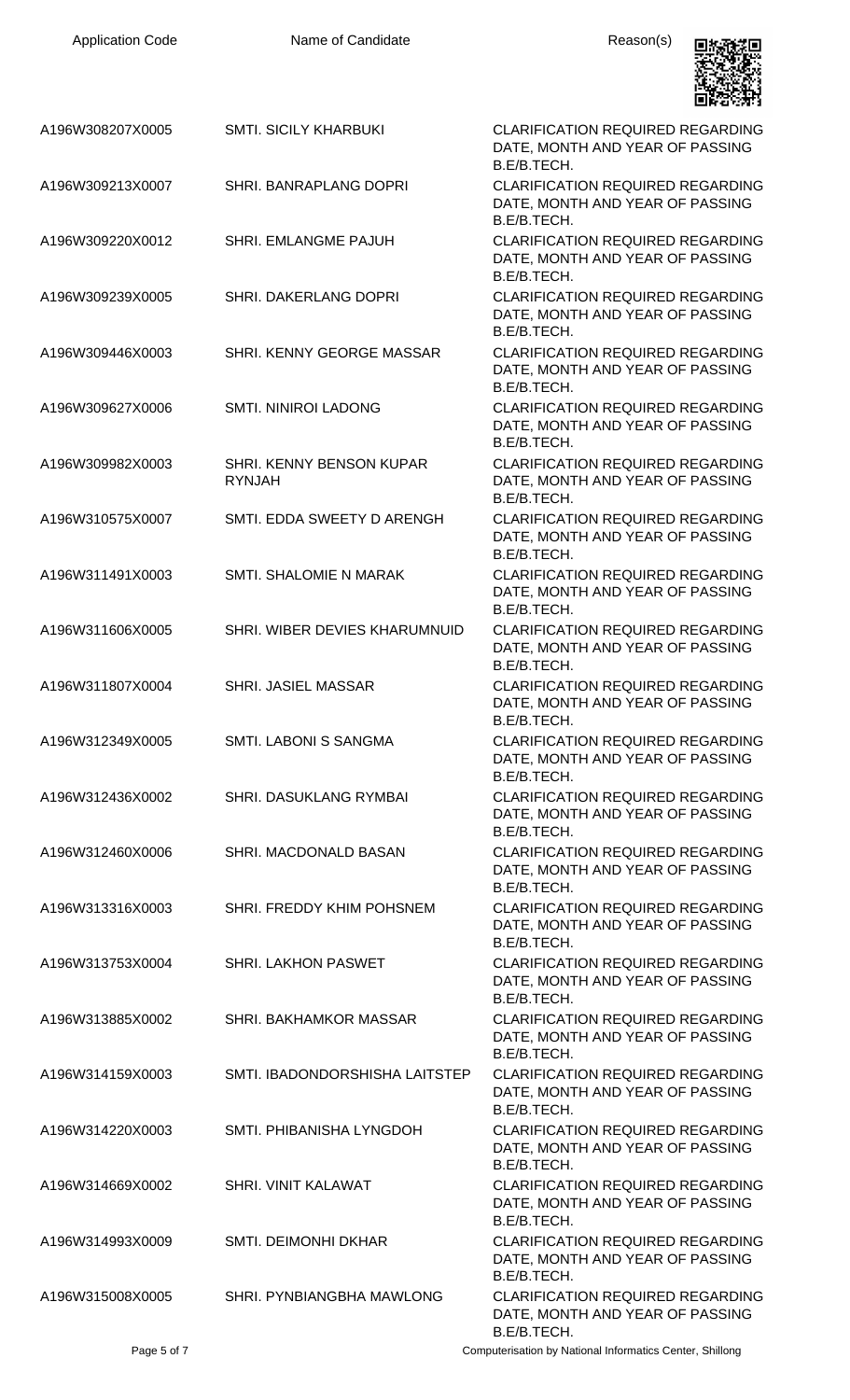

| A196W315112X0003<br>SMTI. MANSHIKA VICARIO D<br><b>CLARIFICATION REQUIRED REGARDING</b><br><b>SANGMA</b><br>DATE, MONTH AND YEAR OF PASSING<br>B.E/B.TECH.<br><b>CLARIFICATION REQUIRED REGARDING</b><br>SHRI. SENGWAT D SANGMA<br>A196W317068X0013<br>DATE, MONTH AND YEAR OF PASSING<br>B.E/B.TECH.<br>SHRI. AHAN B SANGMA<br><b>CLARIFICATION REQUIRED REGARDING</b><br>A196W317322X0009<br>DATE, MONTH AND YEAR OF PASSING<br>B.E/B.TECH.<br><b>SHRI. TENGSIM M MOMIN</b><br><b>CLARIFICATION REQUIRED REGARDING</b><br>A196W317433X0008<br>DATE, MONTH AND YEAR OF PASSING<br>B.E/B.TECH.<br>SMTI. WYZYNA NEVADA N SANGMA<br>A196W317496X0005<br><b>CLARIFICATION REQUIRED REGARDING</b><br>A196W317704X0014<br>SHRI. GASPAR MAWA<br>DATE, MONTH AND YEAR OF PASSING<br>B.E/B.TECH.<br>A196W318741X0007<br>SHRI. BATEIBORLANG MAWLONG<br>A196W319306X0017<br>SHRI. WIJAN MITRE POHLENG<br><b>CLARIFICATION REQUIRED REGARDING</b><br>DATE, MONTH AND YEAR OF PASSING<br>B.E/B.TECH.<br>SHRI. RISHIKESH KARMAKAR<br>A196W319555X0002<br><b>CLARIFICATION REQUIRED REGARDING</b><br>A196W320039X0004<br><b>SHRI. BHARAT CHEDAR</b><br>DATE, MONTH AND YEAR OF PASSING<br>B.E/B.TECH.<br>SHRI. TUGAN T SANGMA<br><b>CLARIFICATION REQUIRED REGARDING</b><br>A196W320393X0005<br>DATE, MONTH AND YEAR OF PASSING<br>B.E/B.TECH.<br>SHRI. SALON SUNGOH<br><b>CLARIFICATION REQUIRED REGARDING</b><br>A196W321272X0005<br>DATE, MONTH AND YEAR OF PASSING<br>B.E/B.TECH.<br><b>SHRI. PATRIC DKHAR</b><br><b>CLARIFICATION REQUIRED REGARDING</b><br>A196W322639X0002<br>DATE, MONTH AND YEAR OF PASSING<br>B.E/B.TECH.<br>SHRI. PYNIAIDLANG KHARBTENG<br>DID NOT MENTION B.E/B.TECH STREAM.<br>A196W323449X0004<br>SHRI. CHENGRANG N SANGMA<br>A196W323609X0004<br>SMTI. BANRI KURBAH<br><b>CLARIFICATION REQUIRED REGARDING</b><br>A196W323925X0003<br>DATE, MONTH AND YEAR OF PASSING<br>B.E/B.TECH.<br>SMTI. LYNTIHUN KHYLLEMKHARAI<br>A196W324943X0009<br>A196W325148X0005<br>SHRI. MANUEL EDGAR NONGBRI<br>DID NOT MENTION B.E/B.TECH STREAM.<br>A196W327860X0003<br>SHRI. MARLON BRANDO MARBOH<br>DID NOT MENTION B.E/B.TECH STREAM.<br>A196W327961X0002<br>SHRI. BERCELO CH MOMIN<br><b>OVERAGED</b><br>A196W330019X0004<br>SMTI. SUSHMITA SINGH |  |                                                                                   |
|--------------------------------------------------------------------------------------------------------------------------------------------------------------------------------------------------------------------------------------------------------------------------------------------------------------------------------------------------------------------------------------------------------------------------------------------------------------------------------------------------------------------------------------------------------------------------------------------------------------------------------------------------------------------------------------------------------------------------------------------------------------------------------------------------------------------------------------------------------------------------------------------------------------------------------------------------------------------------------------------------------------------------------------------------------------------------------------------------------------------------------------------------------------------------------------------------------------------------------------------------------------------------------------------------------------------------------------------------------------------------------------------------------------------------------------------------------------------------------------------------------------------------------------------------------------------------------------------------------------------------------------------------------------------------------------------------------------------------------------------------------------------------------------------------------------------------------------------------------------------------------------------------------------------------------------------------------------------------------------------------------------------------------------------------------------------------------------------------------------------------------------------------------------------------------------------------------------------------------------------------------|--|-----------------------------------------------------------------------------------|
|                                                                                                                                                                                                                                                                                                                                                                                                                                                                                                                                                                                                                                                                                                                                                                                                                                                                                                                                                                                                                                                                                                                                                                                                                                                                                                                                                                                                                                                                                                                                                                                                                                                                                                                                                                                                                                                                                                                                                                                                                                                                                                                                                                                                                                                        |  |                                                                                   |
|                                                                                                                                                                                                                                                                                                                                                                                                                                                                                                                                                                                                                                                                                                                                                                                                                                                                                                                                                                                                                                                                                                                                                                                                                                                                                                                                                                                                                                                                                                                                                                                                                                                                                                                                                                                                                                                                                                                                                                                                                                                                                                                                                                                                                                                        |  |                                                                                   |
|                                                                                                                                                                                                                                                                                                                                                                                                                                                                                                                                                                                                                                                                                                                                                                                                                                                                                                                                                                                                                                                                                                                                                                                                                                                                                                                                                                                                                                                                                                                                                                                                                                                                                                                                                                                                                                                                                                                                                                                                                                                                                                                                                                                                                                                        |  |                                                                                   |
|                                                                                                                                                                                                                                                                                                                                                                                                                                                                                                                                                                                                                                                                                                                                                                                                                                                                                                                                                                                                                                                                                                                                                                                                                                                                                                                                                                                                                                                                                                                                                                                                                                                                                                                                                                                                                                                                                                                                                                                                                                                                                                                                                                                                                                                        |  |                                                                                   |
|                                                                                                                                                                                                                                                                                                                                                                                                                                                                                                                                                                                                                                                                                                                                                                                                                                                                                                                                                                                                                                                                                                                                                                                                                                                                                                                                                                                                                                                                                                                                                                                                                                                                                                                                                                                                                                                                                                                                                                                                                                                                                                                                                                                                                                                        |  | NO DESIRED QUALIFICATION (B.E/B.TECH IN<br>CIVIL ENGG) AS PRESCRIBED BY THE ADVT. |
|                                                                                                                                                                                                                                                                                                                                                                                                                                                                                                                                                                                                                                                                                                                                                                                                                                                                                                                                                                                                                                                                                                                                                                                                                                                                                                                                                                                                                                                                                                                                                                                                                                                                                                                                                                                                                                                                                                                                                                                                                                                                                                                                                                                                                                                        |  |                                                                                   |
|                                                                                                                                                                                                                                                                                                                                                                                                                                                                                                                                                                                                                                                                                                                                                                                                                                                                                                                                                                                                                                                                                                                                                                                                                                                                                                                                                                                                                                                                                                                                                                                                                                                                                                                                                                                                                                                                                                                                                                                                                                                                                                                                                                                                                                                        |  | NO DESIRED QUALIFICATION (B.E/B.TECH IN<br>CIVIL ENGG) AS PRESCRIBED BY THE ADVT. |
|                                                                                                                                                                                                                                                                                                                                                                                                                                                                                                                                                                                                                                                                                                                                                                                                                                                                                                                                                                                                                                                                                                                                                                                                                                                                                                                                                                                                                                                                                                                                                                                                                                                                                                                                                                                                                                                                                                                                                                                                                                                                                                                                                                                                                                                        |  |                                                                                   |
|                                                                                                                                                                                                                                                                                                                                                                                                                                                                                                                                                                                                                                                                                                                                                                                                                                                                                                                                                                                                                                                                                                                                                                                                                                                                                                                                                                                                                                                                                                                                                                                                                                                                                                                                                                                                                                                                                                                                                                                                                                                                                                                                                                                                                                                        |  | NO DESIRED QUALIFICATION (B.E/B.TECH IN<br>CIVIL ENGG) AS PRESCRIBED BY THE ADVT. |
|                                                                                                                                                                                                                                                                                                                                                                                                                                                                                                                                                                                                                                                                                                                                                                                                                                                                                                                                                                                                                                                                                                                                                                                                                                                                                                                                                                                                                                                                                                                                                                                                                                                                                                                                                                                                                                                                                                                                                                                                                                                                                                                                                                                                                                                        |  |                                                                                   |
|                                                                                                                                                                                                                                                                                                                                                                                                                                                                                                                                                                                                                                                                                                                                                                                                                                                                                                                                                                                                                                                                                                                                                                                                                                                                                                                                                                                                                                                                                                                                                                                                                                                                                                                                                                                                                                                                                                                                                                                                                                                                                                                                                                                                                                                        |  |                                                                                   |
|                                                                                                                                                                                                                                                                                                                                                                                                                                                                                                                                                                                                                                                                                                                                                                                                                                                                                                                                                                                                                                                                                                                                                                                                                                                                                                                                                                                                                                                                                                                                                                                                                                                                                                                                                                                                                                                                                                                                                                                                                                                                                                                                                                                                                                                        |  |                                                                                   |
|                                                                                                                                                                                                                                                                                                                                                                                                                                                                                                                                                                                                                                                                                                                                                                                                                                                                                                                                                                                                                                                                                                                                                                                                                                                                                                                                                                                                                                                                                                                                                                                                                                                                                                                                                                                                                                                                                                                                                                                                                                                                                                                                                                                                                                                        |  |                                                                                   |
|                                                                                                                                                                                                                                                                                                                                                                                                                                                                                                                                                                                                                                                                                                                                                                                                                                                                                                                                                                                                                                                                                                                                                                                                                                                                                                                                                                                                                                                                                                                                                                                                                                                                                                                                                                                                                                                                                                                                                                                                                                                                                                                                                                                                                                                        |  |                                                                                   |
|                                                                                                                                                                                                                                                                                                                                                                                                                                                                                                                                                                                                                                                                                                                                                                                                                                                                                                                                                                                                                                                                                                                                                                                                                                                                                                                                                                                                                                                                                                                                                                                                                                                                                                                                                                                                                                                                                                                                                                                                                                                                                                                                                                                                                                                        |  | NO DESIRED QUALIFICATION (B.E/B.TECH IN<br>CIVIL ENGG) AS PRESCRIBED BY THE ADVT. |
|                                                                                                                                                                                                                                                                                                                                                                                                                                                                                                                                                                                                                                                                                                                                                                                                                                                                                                                                                                                                                                                                                                                                                                                                                                                                                                                                                                                                                                                                                                                                                                                                                                                                                                                                                                                                                                                                                                                                                                                                                                                                                                                                                                                                                                                        |  |                                                                                   |
|                                                                                                                                                                                                                                                                                                                                                                                                                                                                                                                                                                                                                                                                                                                                                                                                                                                                                                                                                                                                                                                                                                                                                                                                                                                                                                                                                                                                                                                                                                                                                                                                                                                                                                                                                                                                                                                                                                                                                                                                                                                                                                                                                                                                                                                        |  | NO DESIRED QUALIFICATION (B.E/B.TECH IN<br>CIVIL ENGG) AS PRESCRIBED BY THE ADVT. |
|                                                                                                                                                                                                                                                                                                                                                                                                                                                                                                                                                                                                                                                                                                                                                                                                                                                                                                                                                                                                                                                                                                                                                                                                                                                                                                                                                                                                                                                                                                                                                                                                                                                                                                                                                                                                                                                                                                                                                                                                                                                                                                                                                                                                                                                        |  |                                                                                   |
|                                                                                                                                                                                                                                                                                                                                                                                                                                                                                                                                                                                                                                                                                                                                                                                                                                                                                                                                                                                                                                                                                                                                                                                                                                                                                                                                                                                                                                                                                                                                                                                                                                                                                                                                                                                                                                                                                                                                                                                                                                                                                                                                                                                                                                                        |  |                                                                                   |
|                                                                                                                                                                                                                                                                                                                                                                                                                                                                                                                                                                                                                                                                                                                                                                                                                                                                                                                                                                                                                                                                                                                                                                                                                                                                                                                                                                                                                                                                                                                                                                                                                                                                                                                                                                                                                                                                                                                                                                                                                                                                                                                                                                                                                                                        |  | NO DESIRED QUALIFICATION (B.E/B.TECH IN<br>CIVIL ENGG) AS PRESCRIBED BY THE ADVT. |
|                                                                                                                                                                                                                                                                                                                                                                                                                                                                                                                                                                                                                                                                                                                                                                                                                                                                                                                                                                                                                                                                                                                                                                                                                                                                                                                                                                                                                                                                                                                                                                                                                                                                                                                                                                                                                                                                                                                                                                                                                                                                                                                                                                                                                                                        |  |                                                                                   |